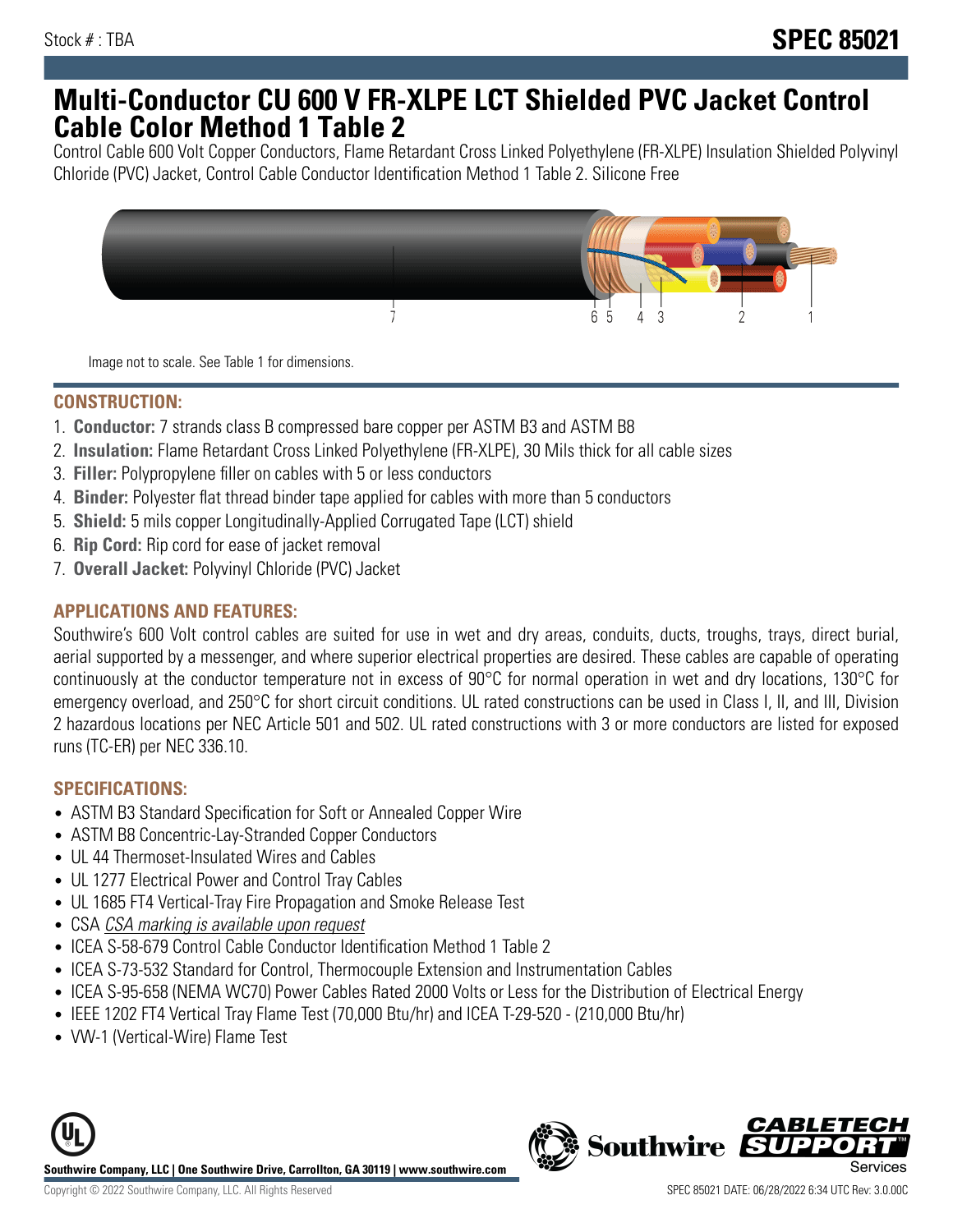### **SAMPLE PRINT LEGEND:**

#### UL Listed

SOUTHWIRE {UL} XX AWG X/C FRXLP SHIELDED TYPE TC 600V PVC SUN. RES. DIRECT BURIAL YEAR{SEQUENTIAL FOOTAGE MARKS} SEQ FEET

#### Non UL Listed

SOUTHWIRE XX AWG X/C FRXLP SHIELDED TYPE TC 600V PVC SUN. RES. DIRECT BURIAL YEAR{SEQUENTIAL FOOTAGE MARKS} SEQ FEET

**Southwire Company, LLC | One Southwire Drive, Carrollton, GA 30119 | www.southwire.com (New Southwire SUPPORTINGLY)**